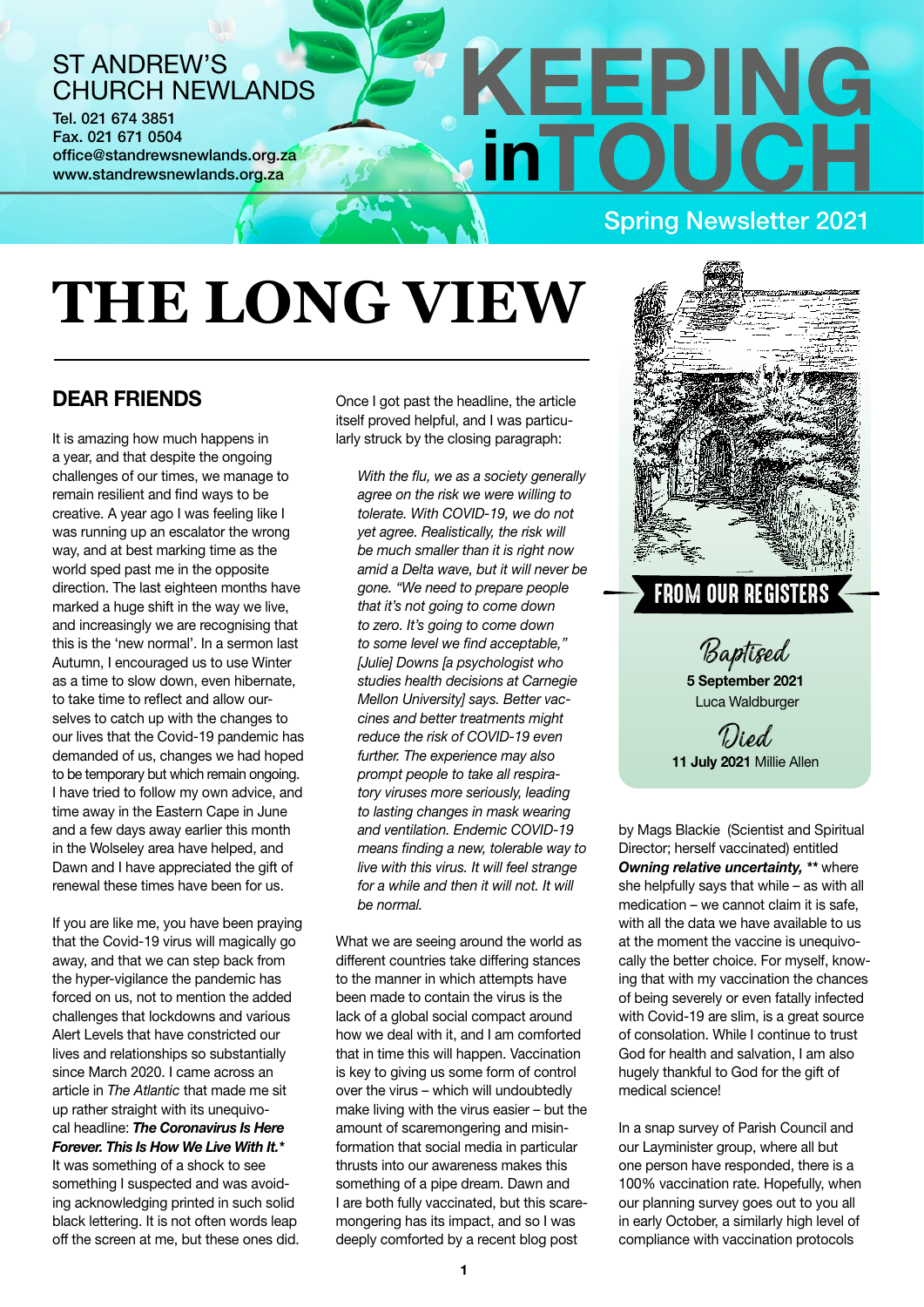will be evident. As we come out of our Winter hibernation and begin to plan for 2022 and a fuller return to in-person Worship and other levels of interaction, we are hopefully able to embrace the virus with less fear and engage more confidently with life.

I remain thankful for the gift of Scripture in these challenging times, and again commend Philippians 4:4-8 (NRSV) to you:

*Rejoice in the Lord always; again I will say, Rejoice. Let your gentleness be known to everyone. The Lord is near. Do not worry about anything, but in everything by prayer and supplication with thanksgiving let your requests be made known to God. And the peace of God, which surpasses all understanding, will guard your hearts and your minds in Christ Jesus.* 

If you haven't yet done so, I do encourage you to come and join us at 08:00 on a Sunday for our in-person service where we continue to follow Covid-19 sanitising and physical distancing protocols. It does feel different to our pre-Covid gatherings, but there is something very comforting and special about being physically present and participating in-person with others in a time of gathering and worship!

Blessings, Mark

\* [https://www.theatlantic.com/science/](https://www.theatlantic.com/science/archive/2021/08/how-we-live-coronavirus-forever/619783/) [archive/2021/08/how-we-live-corona](https://www.theatlantic.com/science/archive/2021/08/how-we-live-coronavirus-forever/619783/)[virus-forever/619783/](https://www.theatlantic.com/science/archive/2021/08/how-we-live-coronavirus-forever/619783/)

\*\* [http://www.magsblackie.](http://www.magsblackie.com/2021/09/15/owning-relative-uncertainty/) [com/2021/09/15/owning-relative](http://www.magsblackie.com/2021/09/15/owning-relative-uncertainty/)[uncertainty/](http://www.magsblackie.com/2021/09/15/owning-relative-uncertainty/)

# **YOUTH MINISTRY**

To begin our report for the Spring newsletter – let us 'smile awhile' – "Doreen!" yelled the boss crossly. "I can never find what I want in these files. What system do you use?" The Biblical system, sir," replied Doreen. "The Biblical system? What on earth is that?", shouted the angry boss. "Seek and ye shall find!" came the reply.

We have had a very good year in the Youth Ministry despite battling against the "ups" and downs" of the Covid-19 pandemic. The young people, particularly in the Confirmation class have been very steadfast and disciplined in their attendance for which I thank them, their parents, and grandparents for their support. We continue to meet on a Tuesday afternoon at 16:15, and the prepared lesson always ends up with questions and long debates around them. This is fantastic because it means they are thinking very deeply about what it means to be a Christian. They realise that no matter how much you might know about the Christian faith, you never stop learning.

They are very aware that: Satan – divides, pulls apart, fragments, and disrupts. Jesus – unites, reconciles, heals, and restores.

Children's Church are so very fortunate to have Penny Middelkoop as their inspiration to love Jesus. Her commitment, innovation and discipline are very much appreciated. For the month of September, the children will have lessons on the Season of Creation. Even though the attendance numbers have dropped due to the cold weather, and the early 08:00 Sunday morning start, this does not put Penny off! Whether it is one little one or 20 her commitment is the same. I really want to encourage parents of children between the ages of 4 years and 12 years, to consider bringing your children to Children's Church, while you are free to attend the service in the Church. I promise you it can only do your child good! Thank you Penny!

There was only one Baptism during this winter, and no children were admitted to Communion.

#### Another smile, to end:

The manager of Manchester United was chatting with a friend and said "I would be a great football player if it wasn't for 2 things." "Oh, so what are they?" asked his friend. "My feet…."

Sincere thanks to our Rector Mark, the Churchwardens and Parish Councillors, and the Lay Ministers for your prayers and encouragement for the Youth Ministry.

God bless you, dear Parishioners,

With love and prayers, Elizabeth and Penny.

## COMPUTER SUPPORT

**CHRIS BEDFORD 021-683-8452 or 082-805-5240**

**Computers • Laptops • Tablets • Gadgets • Flash disks • External hard drives • Broadband 3G and ADSL • WiFi • Printers • Original cartridges**

### WOULD YOU LIKE HELP TO RECOVER FROM AN UNPLEASANT OR TRAUMATIC EVENT?

**Marion Nixon, a trained trauma recovery practitioner, can help you. There is no charge for the first consultation. 074-024-6771 healthworks@intekom.co.za www.healthworks.yolasite.com**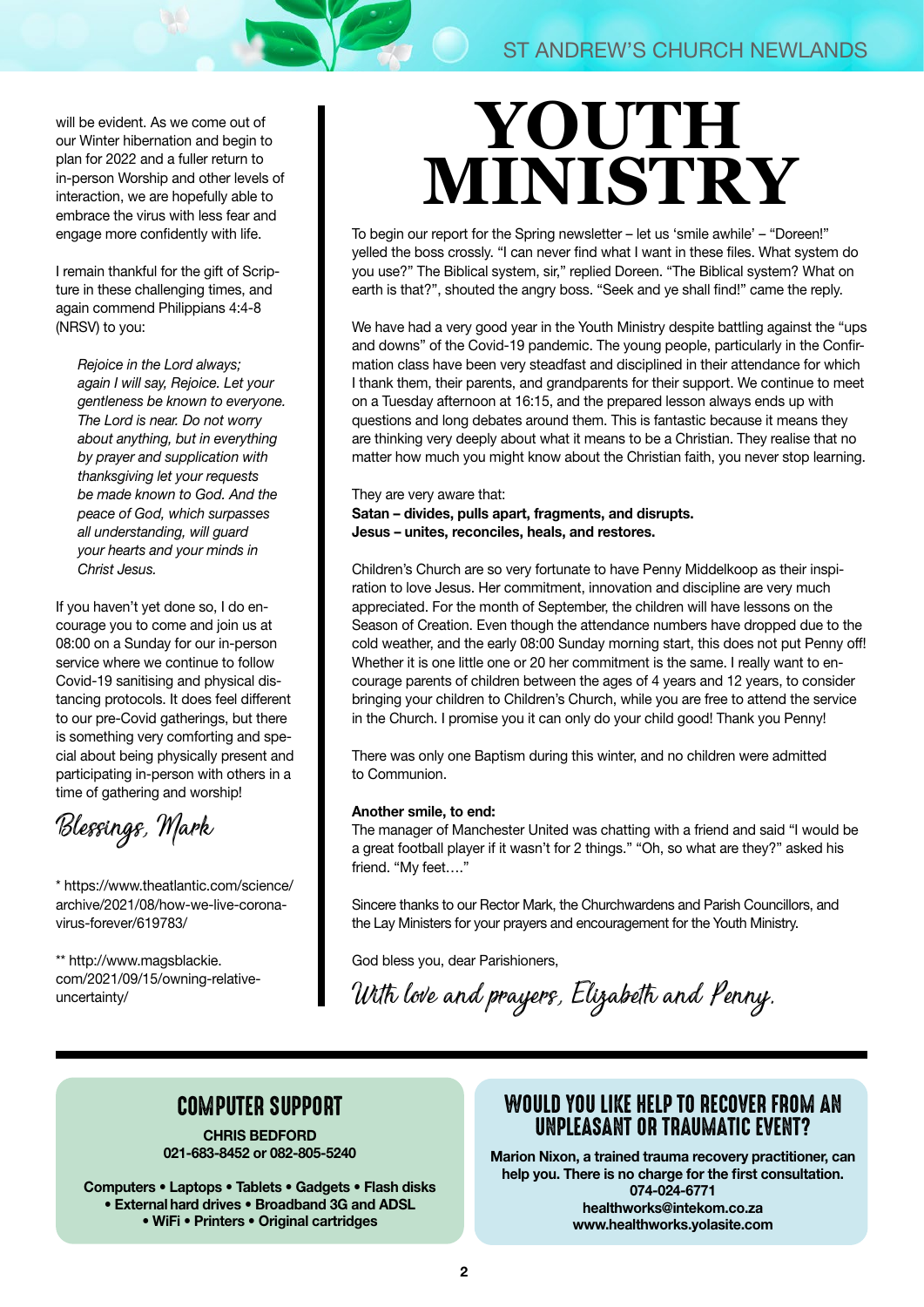# **NEWS FROM OUR AUSTRALIAN FRIENDS**

We are one of the three couples who regularly tap into the 10am Zoom service at St Andrew's.

We are Ben and Beryl Stoffberg and we live in Melbourne Australia, having migrated here from South Africa in 1971. We have a married son and two beautiful granddaughters. Why do we tap into St Andrew's, one of the other couples, Clive and Priscilla Miller, who have a longtime connection with St Andrew's as they were married there. They are close friends of ours as we worship together at Raft Anglican Church here in Melbourne, but our relationship is broader than that also, we are part of a Bible Study group of 7 and have been together for many years and enjoy weekly fellowship. We also share a love for travel which sadly, has now come to a sudden halt due to COVID 19 lockdowns, (we are in our 6th lockdown now and it looks as if this will be extended due to fresh outbreaks in the community). Being able to tap into St Andrew's 10 am service (evening our time) is a real treat and privilege as we enjoy the service, on Sunday mornings we have a Zoom service at our church because of COVID-19 restriction of numbers and eagerly look forward to when we can freely meet in church face to face. We pray God's continued blessings on St Andrew's Church to be a source of light in its environment.

# Ben and Beryl Stoffberg

Just a few words about ourselves. We arrived in Melbourne from Sri Lanka in 1969 (Winston) and 1986 (Dawn) and we now live in Keysborough, a suburb of Melbourne in Victoria, Australia. In Sri Lanka we lived in Colombo and I (Winston) attended St Mary's Church, where I worshiped and was part of the ministry of the church. I studied at St Peter's College Colombo and was President of the Catholic Students Federation, which grounded me in the faith. In Australia we worshipped at St James Anglican Church in Dandenong for over 27 years, where we met Ben and Beryl Stoffberg, Clive and Priscilla Miller and Des De Klerk, all South African Migrants. We served together at the same time on the Parish Council in various capacities over a number of years. We have now gone our separate ways and worship at Churches closer to our residences. However our strong bond and faith kept us together and we continue our association through our bible study group, where we meet weekly or fortnightly outside of lockdown. We enjoy the Sunday Services and the Sermons by Rev Mark, Stephen and Bishop Geoff and the Wednesday Wanderings by Rev Mark. Thank you for the privilege. God's Blessings

# Winston and Dawn Foenander

In a previous article we detailed Clive's family history with St Andrew's which dates back to the early 1900's. Priscilla was confirmed and we were married here in 1970. We attended St Andrew's till our migration to Australia in August 1981. We spent almost 2 years in Adelaide before moving to Melbourne and settled into St James Anglican Church where we stayed for 33 years before changing to Raft Anglican. During our time at St James both of us served on Parish Council(Vestry) for a number of years and were involved in various committees and activities - especially Marriage Ministries. It was here that our current Bible Study group was formed some 15 years ago. Over the years we have lost a few members as people moved away but our core group of 7 have been together for about 5 years. Pre-Covid we met regularly but now have weekly Zoom meetings. Over the last 40 years we have returned to Cape Town 7 times. Each time we have attended services and enjoyed being part of St Andrew's for those brief visits. This also enabled us to visit the memorial gardens where the ashes of Clive's parents are interred. In December 1985 we returned to celebrate our 25th wedding anniversary at St Andrew's with a Renewal of Wedding Vows ceremony. Our plans to return for our 50th anniversary celebrations unfortunately fell victim to Covid. So, we are very blessed and thankful to be part of the weekly Zoom service especially at this unsettling time of the pandemic. It has also been a real privilege to be included in the Reading roster. We depend heavily on our faith and trust in our Lord & Heavenly Father for Hope & His Blessings.

Clive and Priscilla Miller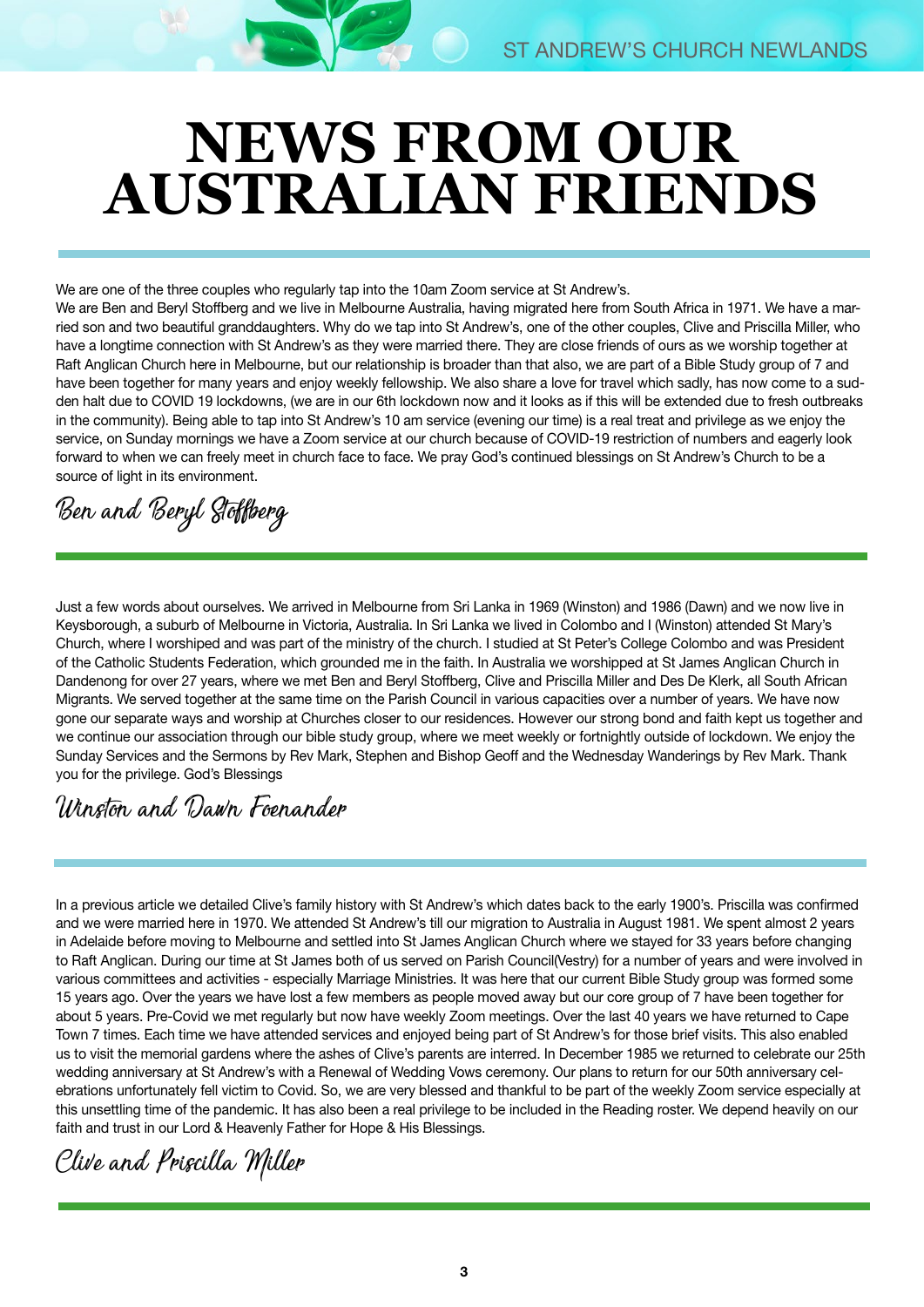# **PROTECT OUR PLANET** Dont bin it, re-use itt

#### CLOTHES, KITCHENWARE, CROCKERY, LINEN

Haven Night Shelter, 5 Fir Street, Claremont. 021-761-6219

#### KITCHENWARE, CROCKERY, CUTLERY, LINEN, COLLECTABLES

KAPS - Karoo Animal Protection Society. Run solely by volunteers providing mobile animal welfare services to rural communities across the Karoo. Rosie Berry has a Sale at her home to raise funds for this charity. Check date of Sale with Rosie Berry, 7 Moorland Crescent, Tokai 021-715-3641. Items to be dropped off - contact David Barron 082-376-1206

#### ALL GOODS

Help the Rural Child 021-689-8392 (they will collect) Salvation Army 021-638-5511 (they will collect) U-Turn 021-674-6119

#### FABRICS, WOOL

GAPA (Grandmothers Against Poverty and Aids) Khayelitsha. Donovan 083-456-1936

Let's

#### BIRD FIELD GUIDES, **BINOCULARS**

Cape Bird Club - Youth Education. Penny Dichmont 078-286-5585

#### SPECTACLES, CASES

Lions Organisation Recycle for Sight. Drop off at Specsavers and some Optometrists

#### PLASTIC BREAD TAGS, PLASTIC BOTTLE TOPS

Bread tags for Wheelchairs buy approx 60 wheelchairs a year. 250kg of bread tags and 450kg of plastic bottle tops (milk, juice, water bottles, peanut butter, mayonnaise) are sold for recycling to buy a standard wheelchair. Drop off at Wynberg Pharmacy (wheelchair dept), 222 Main Rd, Wynberg. Lorna Norris [breadbagtags@gmail.com](mailto:breadbagtags@gmail.com)

#### GOLFING EQUIPMENT

Sally Little Centre for Excellence - Youth development for schoolgirls Peninsula Golf Driving Range, 1 Perseverance Road, Maitland Garden Village (past Vincent Pallotti Hospital) 082-926-8055

#### PLASTIC BREAD BAGS, 2L MILK BOTTLE LABELS, COURIER PACKAGING

Re.Bag.Re.Use. Ladies in Hout Bay crochet beautiful shopping bags. Regine Le Roux, Whatsapp 083-302-1528

#### GLASS JARS, BOTTLES Nude Foods, Plastic Free

Shopping Experience. Bulk wholefoods, health foods and earth-friendly products - can take your own jars and bottles, products sold by weight. Wilkinson St, Newlands. 021-685-2878



### **ECOBRICKS**

1.5L (preferable) 2L cool drink Plastic Bottles filled with clean, non-recyclable hard and soft plastic. Use soft plastic in base and top to firm up bottles, press soft and hard plastic down with a wooden spoon. EcoBric must be heavy and feel as hard as a brick for use in building. This is a form of disposing of plastic - try not to buy the plastic bottles! Ecobricks are being used at Isiphiwo Primary School, Harare, Khayelitsha bordering flower beds, building wells to protect trees etc.(Helderberg Nature Reserve used 8000 EcoBricks, 900 truck tyres, building rubble and rammed earth walls to build a brand new multi-purpose centre). Drop off at 8 Ravensworth Rd, Claremont - home of Elizabeth Danckwerts who says you can throw the bricks over her wall if she is not there. Elizabeth Danckwerts 081-547-9489.

#### PLASTIC CONTAINERS

Any clean container that can hold 250ml or more. Service Dining Rooms, 82 Canterbury St, Zonnebloem serve breakfast 5 times a week to over 300 people 021-465-2390, Karen Cain 084-404-3877



#### NEWSPAPERS, CLEAN BLANKETS, TOWELS

Animal Welfare Society 021-692-2626. AWS will collect large amounts. Chinaworks, 14 Mains St, (opp. Dean St Arcade), will accept smaller amounts on behalf of AWS 083-861-3468.

#### NESPRESSO PODS

Used foil pods can be dropped off at wire artists at Constantia Village.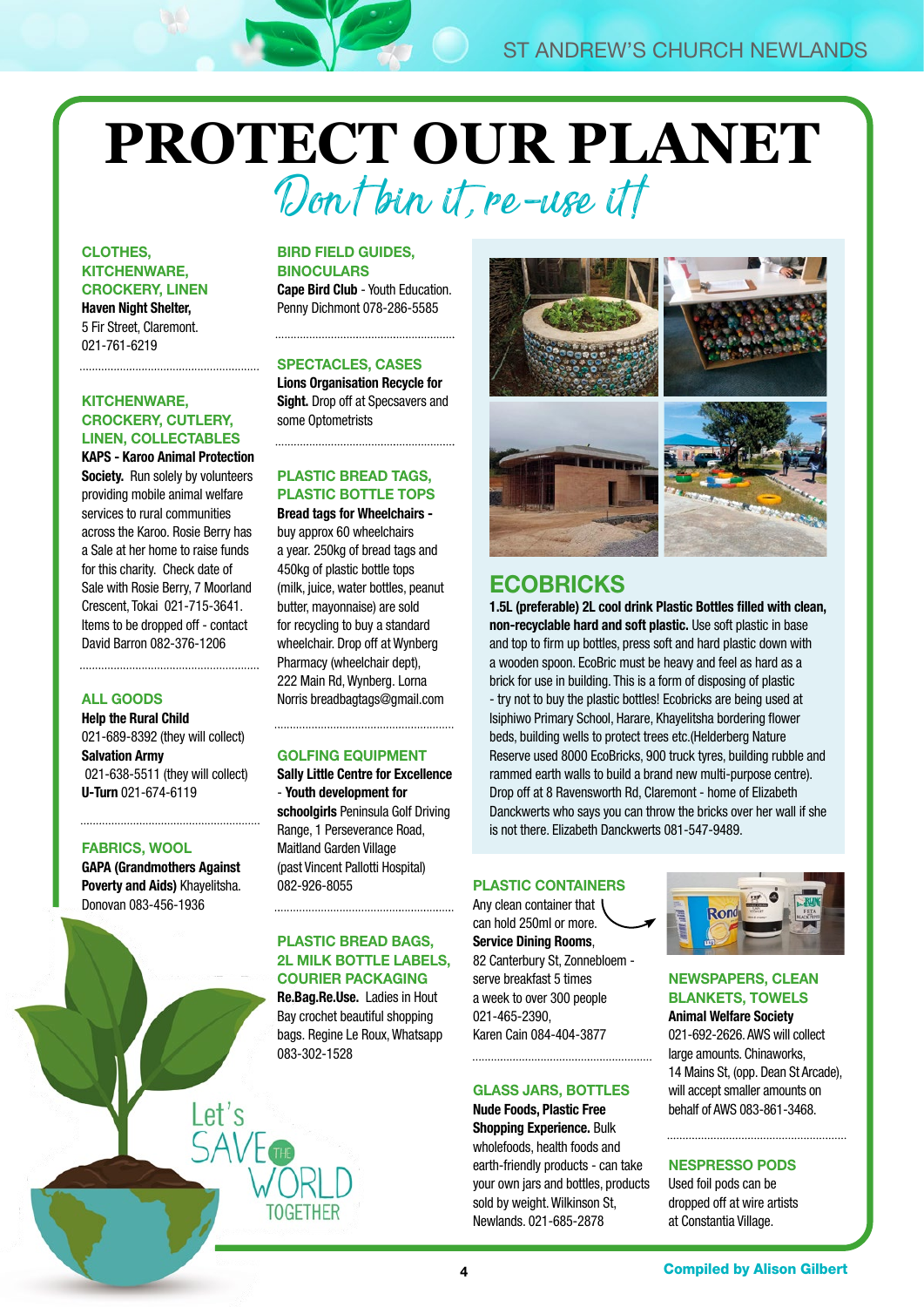# **LITTLE STORIES FOR THE GRANDCHILDREN WE CANNOT HUG**

Moira le Cordeur has been writing stories for her beloved grandchildren in the UK. This one was written for Amy's sixth birthday.

# **BEATRICE**

"Oh, botheration," cried Beatrice "I'm flying in completely the wrong direction!" She settled on a scented geranium leaf and concentrated. The day was not going as well as usual. For one thing, she had forgotten her GPS. Not that she missed it too much as she found the very dictatorial Bee, telling her which route to take, altogether too opinionated. For a Bee, she had an unusually irritating voice. Beatrice was a natural explorer. If she had been born a person instead of a Bee, she could have been a Wildlife Photographer for Children's National Geographic. So now she planned an entirely different route.

First, she would fly right down the hedge which guarded the very large lawn. Then she would have a most happy time flitting about in the lavender patch at the corner. Such a delicious scent wafted up from the lavender. When she had spent a good long time breathing deeply as she buzzed in an out of the mauve stalks, she would move on to the herbaceous border where all sorts of merry flowers jostled together. Some of them were quite tall like Delphiniums and Canterbury Bells and Foxgloves and Peonies. Planted in front of them would be dwarf roses and verbena and phlox and feathery green leaves. Oh, and blue Felicia with the small smiley faces. Right on the front border Beatrice knew that she would find her very favourite white Alyssum which huddled thickly together and smelled utterly delicious. Of course, there were always yellow flowers like Primroses and Calendulars bringing a touch of sunshine.

All this planning had made Beatrice most excited. She had extra-long eyelashes for a Bee. She called them "my shades". So, she lowered them slightly to keep out the glare and set off on her latest adventure. It was such a lovely day.

As she flew along in a state of great happiness, Bea suddenly saw a frail looking young Bee called Clementine who seemed unable to fly. She was trying to crawl along the grass and looked as though she was having a lot of pain moving at all. Bea swooped down to ask what had happened. Clementine whispered tiredly that she thought she had broken her ankle. Bea had a good look and said, "Don't move, just 'be quietly' and I will be straight back." She had had the brilliant idea of fetching some nectar which she rubbed very gently all round the poor little swollen ankle. Almost at once Clementine started to perk up. You know how Mother Birds teach their babies how to fly? Well, Bea watched over Clementine as she made a few little buzzing hops. And then the two of them flew off together to continue with their lovely day.



Monthly love packs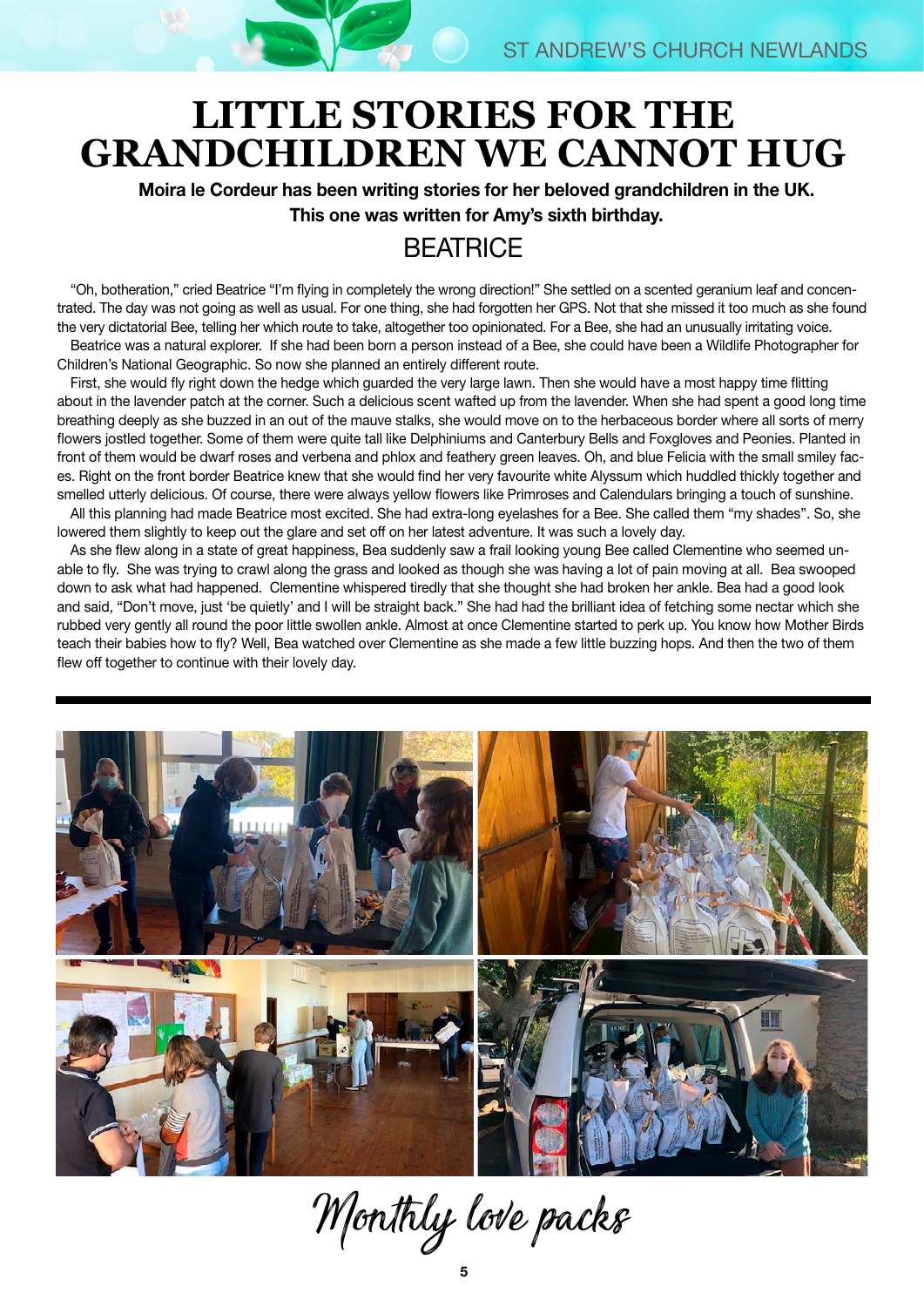

### "May the Lord reward you for your Kindness" - Ruth 1:8

#### **LETTER OF GREAT APPRECIATION** of this magnitude, but despite this we have experienced only caring and sharing from yourselves. Please like our Facebook page **St Michael's Child and Youth Care Centre , Instagram St Mikes CYCC**

On behalf of the Management, Staff and the Children at St Michael's Child and Youth Care Centre, we thank you for your generous contributions received. Your gesture of kindness and thoughtfulness is especially appreciated during this time. The world has never experienced a crisis of this magnitude, but despite this we have experienced only caring and sharing from yourselves. Please like our Facebook page **St Michael's Child and Youth Care Centre , Instagram St Mikes CYCC**  and check our webpage **stmichaelschildandyouthcarecentre.wordpress.com** 

TO: St Andrews Church

DONATIONS RECEIVED: R10 000 yours since  $\overline{y}$ 

God bless you Date: 29.07.2021

Yours sincerely



**ROSEMARY TSAURAI DIRECTOR**

**Patron: the Anglican Archbishop of Cape Town Registered in terms of section 18A of the income tax act 1962: SARS ref no 18/11/13/4255 NPO 092-276 PBO- 18/11/13/4255 VAT Reg No. 4280105133 Postal Address: Hemyock Road, PLUMSTEAD 7800 Tel: (021) 797 4186 Fax: (021) 797 4274 director@stmikesct.org.za/admin@stmikesct.org.za**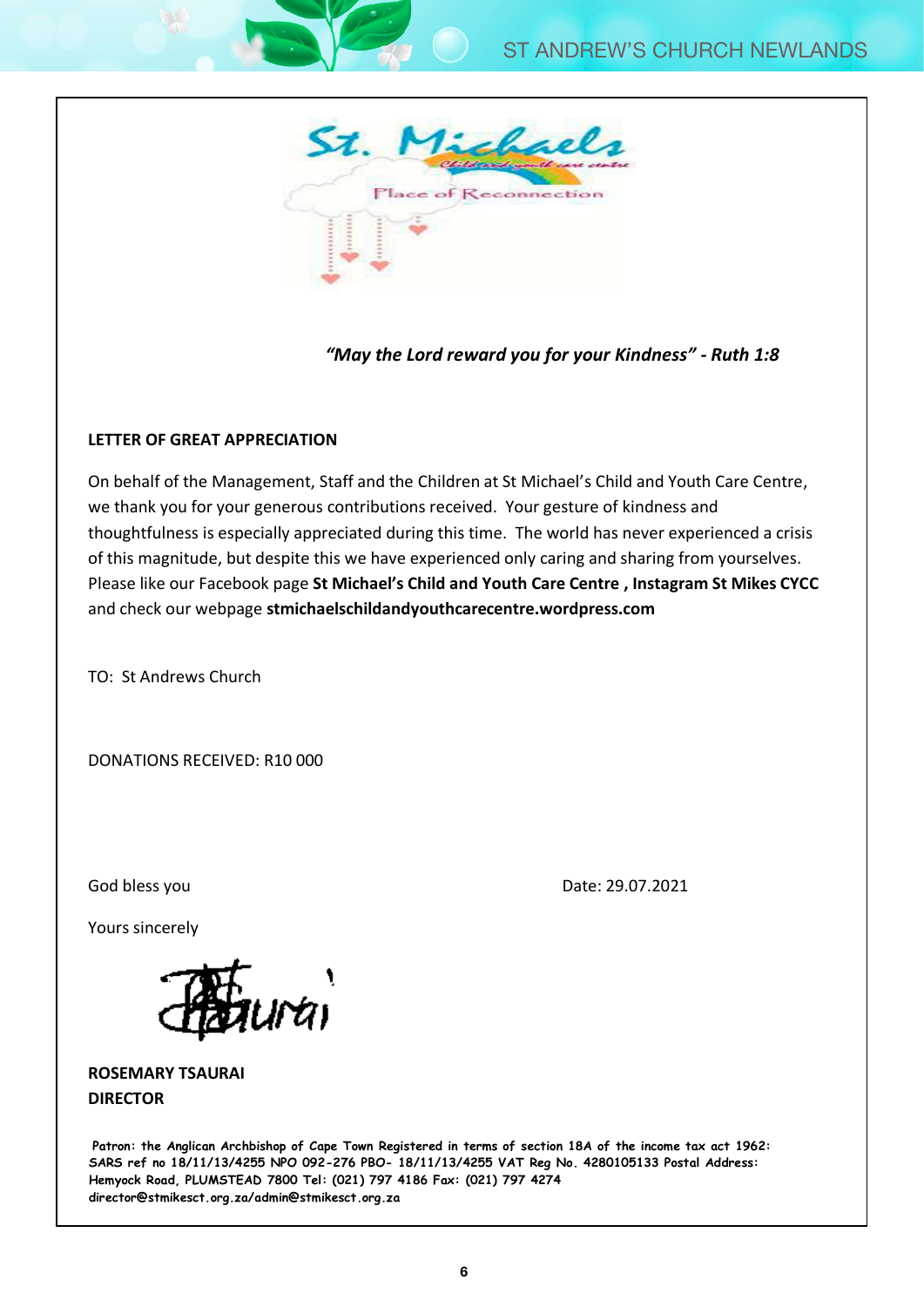

14<sup>th</sup> July 2021

Debbie **St Andrews Church** Newlands

Dear Debbie

#### **THANK YOU TO ST ANDREWS CHURCH**

On behalf of the staff, children and young adults at Woodside Special Care Centre we would like to thank St Andrews Church for their kind donation of R12 000. The funding was spent on much needed items for our residents such as puzzles, floor mats, musical instruments, radio & cd player, Bluetooth boom box (for outdoor music), speaker for our TV, a hospital grade nebulizer, DVDS, plus new Woodside branded Tshirts for the Day Care Centre Team of 11. We are still in the process of purchasing side Positioner Mattress Covers.

Nelson Mandela once said;

*"The true character of a Society is revealed in how it treats its children"*

One of our residents at Woodside is Someleze, who is now 15 years old and has been a resident at Woodside Special Care Centre for 4 years. Near the end of 2018, the therapy department at Woodside allocated an area specifically for a playgroup, set this up with toys for stimulation for selected residents who were younger and somewhat higher functioning than most others in the home. Someleze has participated in this group every morning since then, and progressive change in his behaviour has been notable. With global developmental delays and epilepsy, Someleze has always required – and will continue requiring - full-time care and assistance, however, he has displayed pleasing improvements in terms of his response to instructions, orientation and understanding of routines. He also participates with somewhat more initiative and selection of his preferences, often surprising the staff with seeking out a toy or item he wishes to explore – expressing his individual personality and character – where he previously would remain a passive participant or observer in most activity times. Please see pic below of Someleze enjoying some of Woodside's birthday cake.

None of this provision would be possible without donations by thoughtful people and we wish to thank the parishioners of St Andrews for their kindness shown and reaching out to our children and young adults.

Please see below a few pics of some of the items purchase.

Yours Sincerely,

*Cindy Bost* Funding & Marketing Tel: 021-6962811 Cell: 0721972392 Email: funding1@woodside.org.za

> **Board Members: Llewellyn Jones (Chairperson); Dave Steward (Vice Chair); Robert Munsie (Treasurer); Mcebisi Mavuya; Fieke Van Bever Donker; Gerald Weinberg; Michael Bagraim; John Alexander; Johannes Stephanus De Klerk**

> **29 LAWSON ROAD – RONDEBOSCH EAST CAPE TOWN SOUTH AFRICA – 7780 – TEL:+ 27 21 6962811 – FAX: + 27 21 6971596 P O BOX 23225, CLAREMONT, 7735 REGISTERED AS A NON PROFIT ORGANISATION - NPO. 003-126**